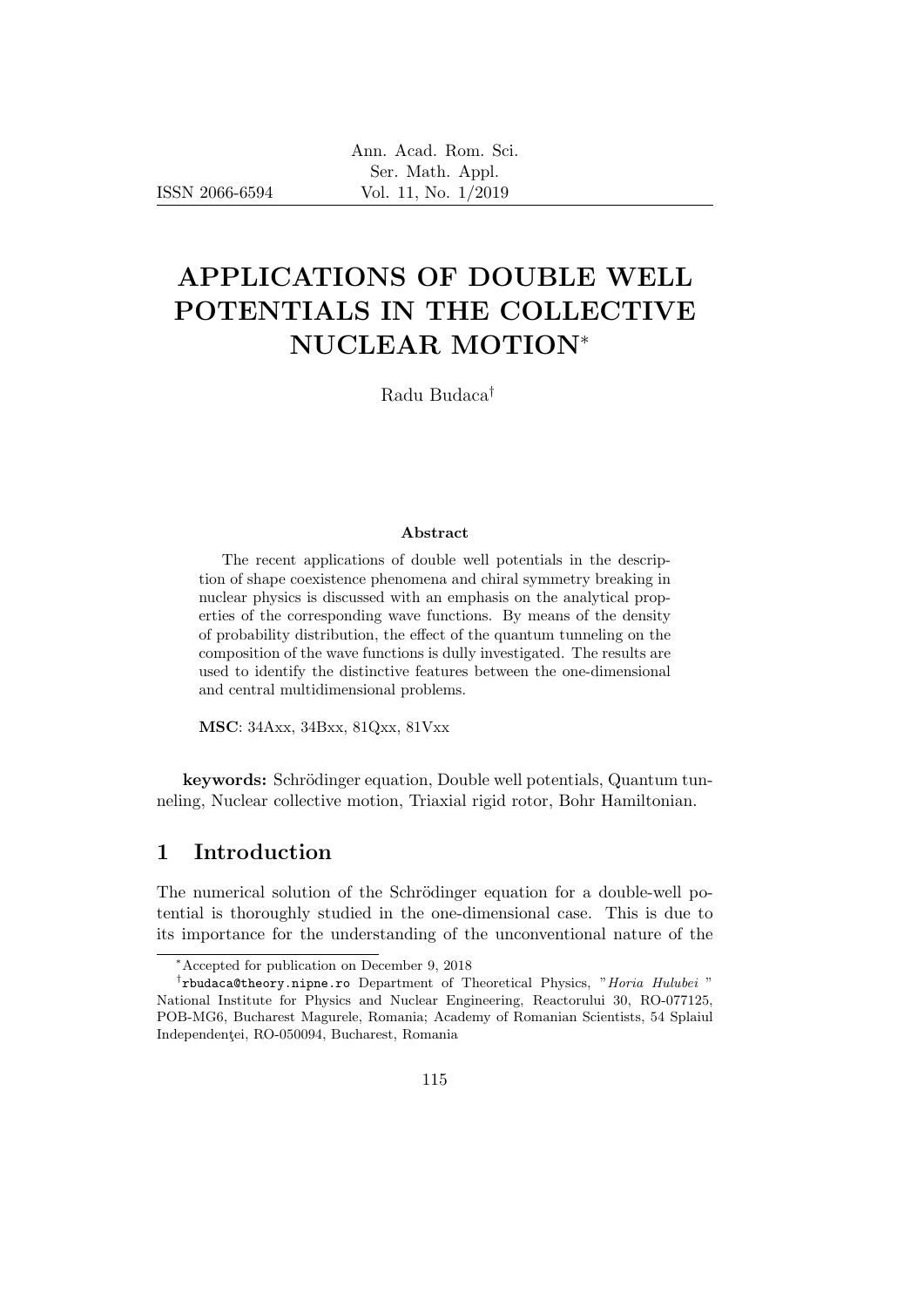quantum mechanics. More precisely, its solution is a perfect example of superposition between two "classical " states associated to the system being in one or the other potential well. The one-dimensional double well potential, and especially its symmetric variety is a constant presence throughout all fields of physics, but has a particular importance in the quantum field theory and molecular physics. In the first case, it is closely related to the instanton theory and is used to investigate gauge fields with degenerate vacua [1]. While in molecular physics it is extensively used to study the vibration of non-planar molecules [2]. The most used example in this case [3, 4] is the ammonia molecule where the Nitrogen atom can pass through the plan of the three Hydrogen atoms with minimal energy expense. The two spatial configurations are then modeled as degenerated minima of a symmetric one-dimensional potential. In nuclear physics, geometrical three body configurations of two nucleons and a collective core exhibit similar symmetry properties. In particular, the alignment of the ellipsoidal trajectories of the valence nucleons to the intrinsic reference frame of the core deformation such that a three-dimensional geometry is obtained lead to two "classical " states where the system is right or left-handed [5]. Such a system is said to have a chiral symmetry. The superposition of these pure states can be understood through a one-dimensional Hamiltonian with a double well potential for a suitably chosen chiral variable. Such a Hamiltonian was for the first time constructed in Ref.[6] as a sum of a kinetic operator with a coordinate dependent mass term and a chiral potential which are both microscopically determined through distinct ways. A qualitatively similar result can be obtained by treating semiclassically a displaced rotor Hamiltonian which have the advantage of analytical formulas as well as of the fact that both mass term and the chiral potential are obtained in a consistent way from a coherent theory [7, 8]. Regarding the use of double well potentials in nuclear collective motion, one could also mention the Interacting Boson Model description of prolate-oblate shape coexistence [9] and the boson expansion approach on the wobbling excitations [10, 11].

There is however extremely little investigation into central problems with double well potentials. The time-independent Schrödinger equation in the multi-dimensional case becomes a partial differential equation and the nature of the barrier for motion along different degrees of freedom is different. Moreover, the symmetry properties of the one-dimensional problem are no longer applicable to the hyper-radial equation. In nuclear physics, double well radial potentials are often encountered in various types of fission processes [12]. With the advent of computational prowess, the microscopically determined multiple minima potential energy surfaces in shape variables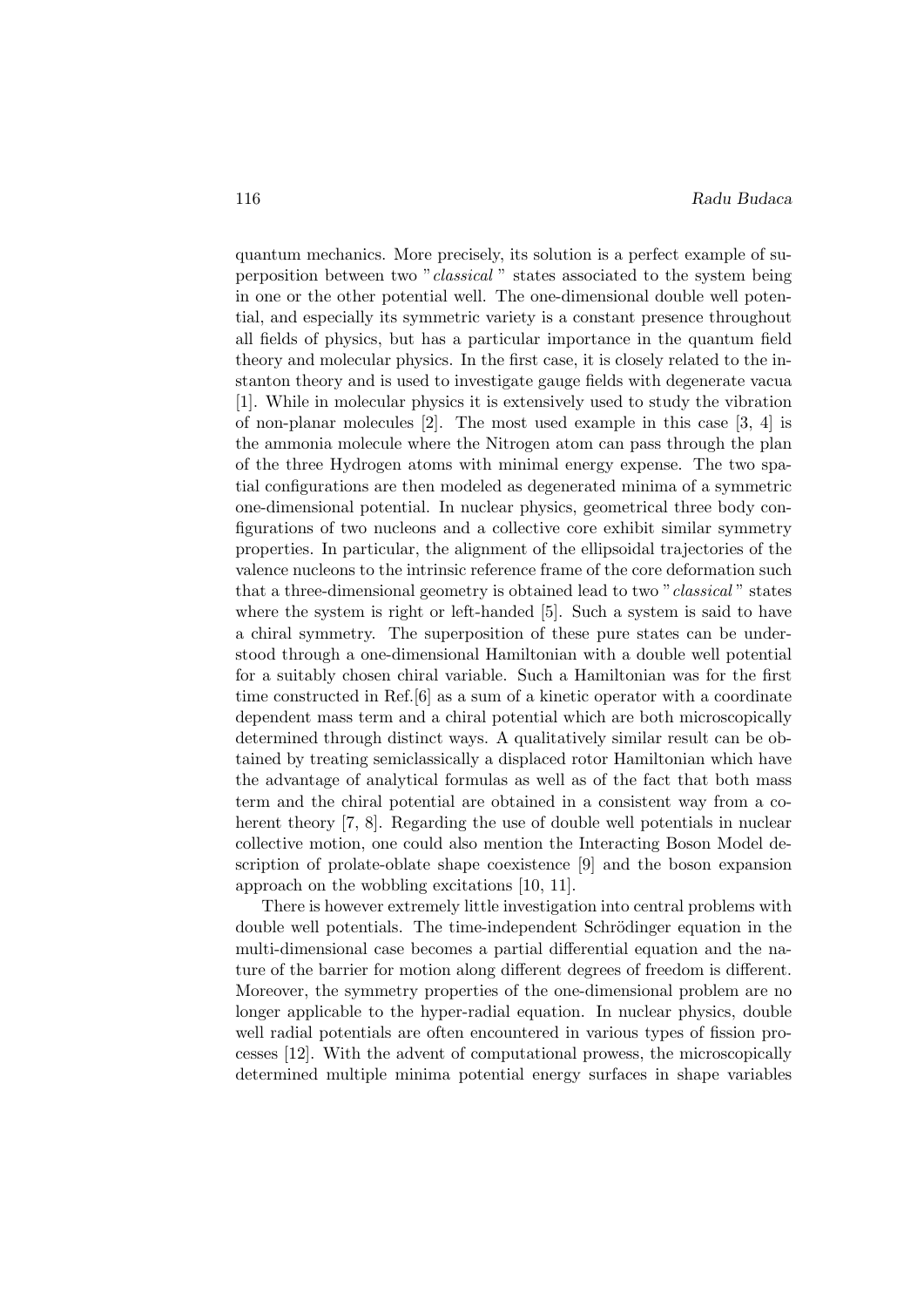can be used as numerical potentials for collective excitations within the fivedimensional space of shape variables defining the dynamical deformation of a nucleus [13]. Although such approaches make the long sought connection between microscopic and collective degrees of freedom, it lacks in physical transparency leading thus to misinterpretations of various geometric characteristics of the nuclear shape because the microscopic input is fixed to reproduce only intrinsic bulk properties. Traditionally, the collective aspects of the nuclear shape are described through algebraic and geometric models which provide an intuitive picture through the analytical and closed form of the potential energy. Despite the fact that algebraic model calculations with multiple minima potentials are analytically complex and still computationally demanding, the interest in them is increasing due to their connection to the very active topic of nuclear shape coexistence. A recent contribution in this sense was made in Refs.  $[14, 15, 16]$ , where a computationally feasible approach to solve Bohr Hamiltonian problems with double minima collective potentials was proposed.

In this study, one will present some analytical aspects of the one-dimensional and five-dimensional double well problems used to describe the chiral geometry found in some odd mass nuclei and respectively the phenomenon of shape coexistence in even-even nuclei. Due to relatively uncharted territory of the central double well potentials, the discussion will be focused on the comparison between the two pictures.

### 2 One-dimensional double well chiral vibration

The chiral geometry in nuclear systems comes down to a spacial configuration where a triaxial collective core tends to rotate around the axis with the largest moment of inertia while sets of particles and holes follow ellipsoidal orbits around mutually perpendicular axes [17]. The system of three mutually perpendicular angular momenta can compose the same total angular momentum vector by means of a right-handed and respectively a left-handed trihedral arrangement. The relevant Hamiltonian associated to two singleparticle spins rigidly aligned along the intrinsic axes 1 and 2 can be written as [8]

$$
H_{chiral} = A_1 \hat{I}_1^2 + A_2 \hat{I}_2^2 + A_3 \hat{I}_3^2 - 2A_1 j \hat{I}_1 - 2A_2 j' \hat{I}_2,\tag{1}
$$

where  $A_k$  are inertial parameters along the principal axes of the intrinsic frame of reference while  $\hat{I}_k$  are the operators of the total angular momentum projections on the same axes.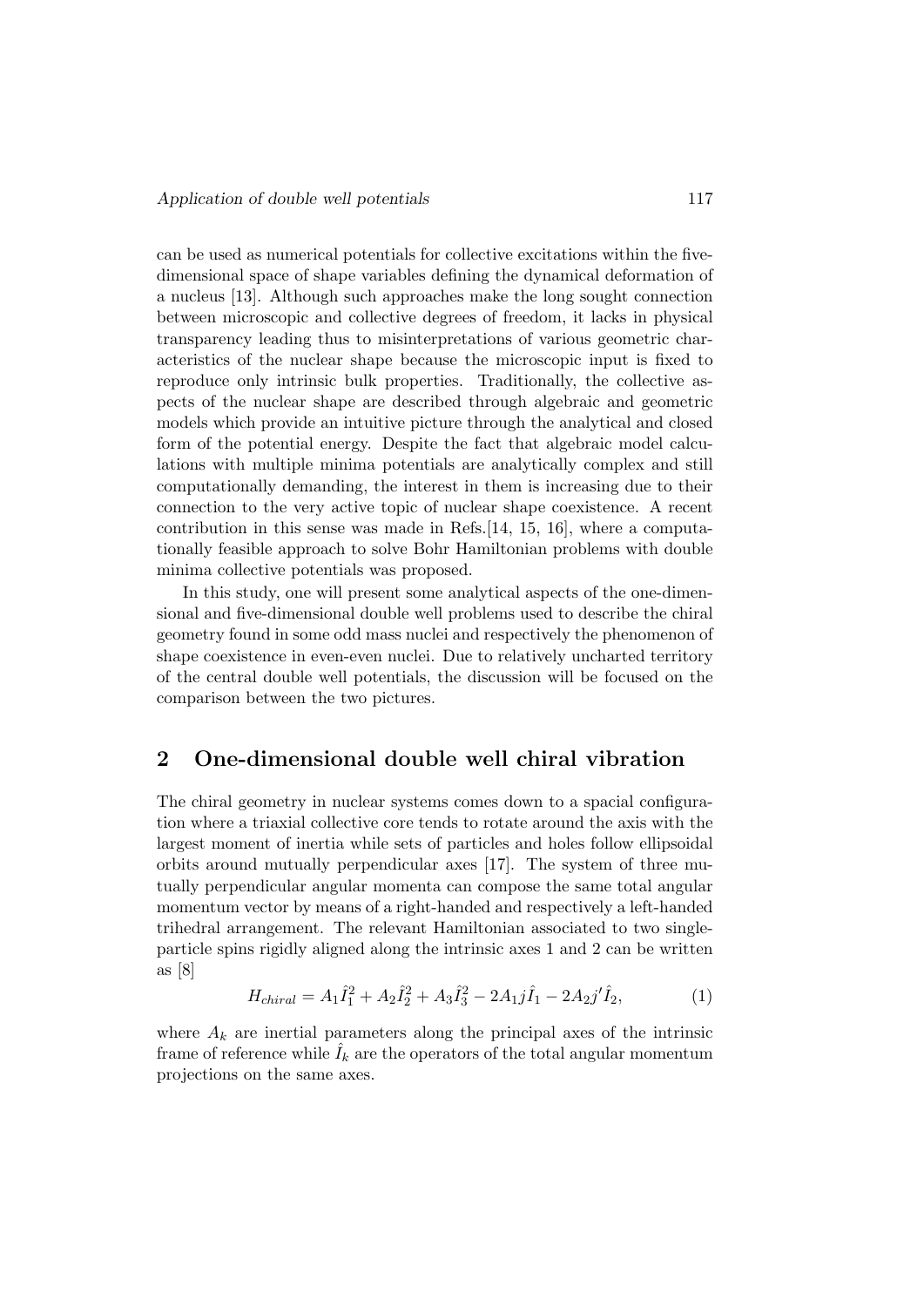The quantum Hamiltonian (1) is studied then within a time dependent variational principle with the help of the variational state

$$
|\psi(x,\phi)\rangle = \sum_{K=-I}^{I} \frac{1}{(2I)^{I}} \sqrt{\frac{(2I)!}{(I-K)!(I+K)!}} \times (I+x)^{\frac{I-K}{2}} (I-x)^{\frac{I+K}{2}} e^{i\varphi(I+K)} |IMK\rangle, \tag{2}
$$

which is actually a coherent state for the  $SU(2)$  algebra of the angular momentum operators parametrized by the azimuth angle  $\varphi$  defining the direction of the total angular momentum vector in the plane of the two single particle spins and the so called chiral variable  $x$  which is just the angular momentum projection on the third intrinsic axis. By solving the variational principle, one obtains a classical energy function:

$$
\mathcal{H}(x,\varphi) = \frac{I}{2}(A_1 + A_2) + A_3 I^2 + \frac{(2I - 1)(I^2 - x^2)}{2I} \times (A_1 \cos^2 \varphi + A_2 \sin^2 \varphi - A_3) - 2A_1 j \sqrt{I^2 - x^2} \cos \varphi - 2A_2 j' \sqrt{I^2 - x^2} \sin \varphi, \tag{3}
$$

and a set of equations of motion for x and  $\varphi$ . The later have a Hamilton canonical form and therefore identify the two parameters as classical canonical variables, with the chiral variable playing the role of a generalized momentum. After a certain critical value of the total angular momentum I and when special conditions defined by the inertial parameters are satisfied, the classical energy function exhibits two minima in respect to the chiral variable  $x$ . The two stationary points correspond to the geometrical configurations with different handedness or chirality. In order to extract the quantum energy states corresponding to the two chiral partners, one first need to quantize the classical energy function. This is done by expanding it around the corresponding minimum points in  $\varphi$  for fixed values of x:

$$
\tilde{\mathcal{H}}(x,\varphi) \approx \mathcal{H}(x,\varphi_0(x)) + \frac{1}{2} \left( \frac{\partial^2 \mathcal{H}}{\partial \varphi^2} \right)_{\varphi_0(x)} \left[ \varphi - \varphi_0(x) \right]^2. \tag{4}
$$

 $\varphi_0(x)$  is the value which minimizes the energy function for a fixed x and is determined by solving the following equation

$$
(2I - 1)\sqrt{I^2 - x^2}(A_2 - A_1)\cos\varphi_0(x)\sin\varphi_0(x)
$$
  
= 2I [A<sub>2</sub>j'\cos\varphi\_0(x) - A<sub>1</sub>j\sin\varphi\_0(x)]. (5)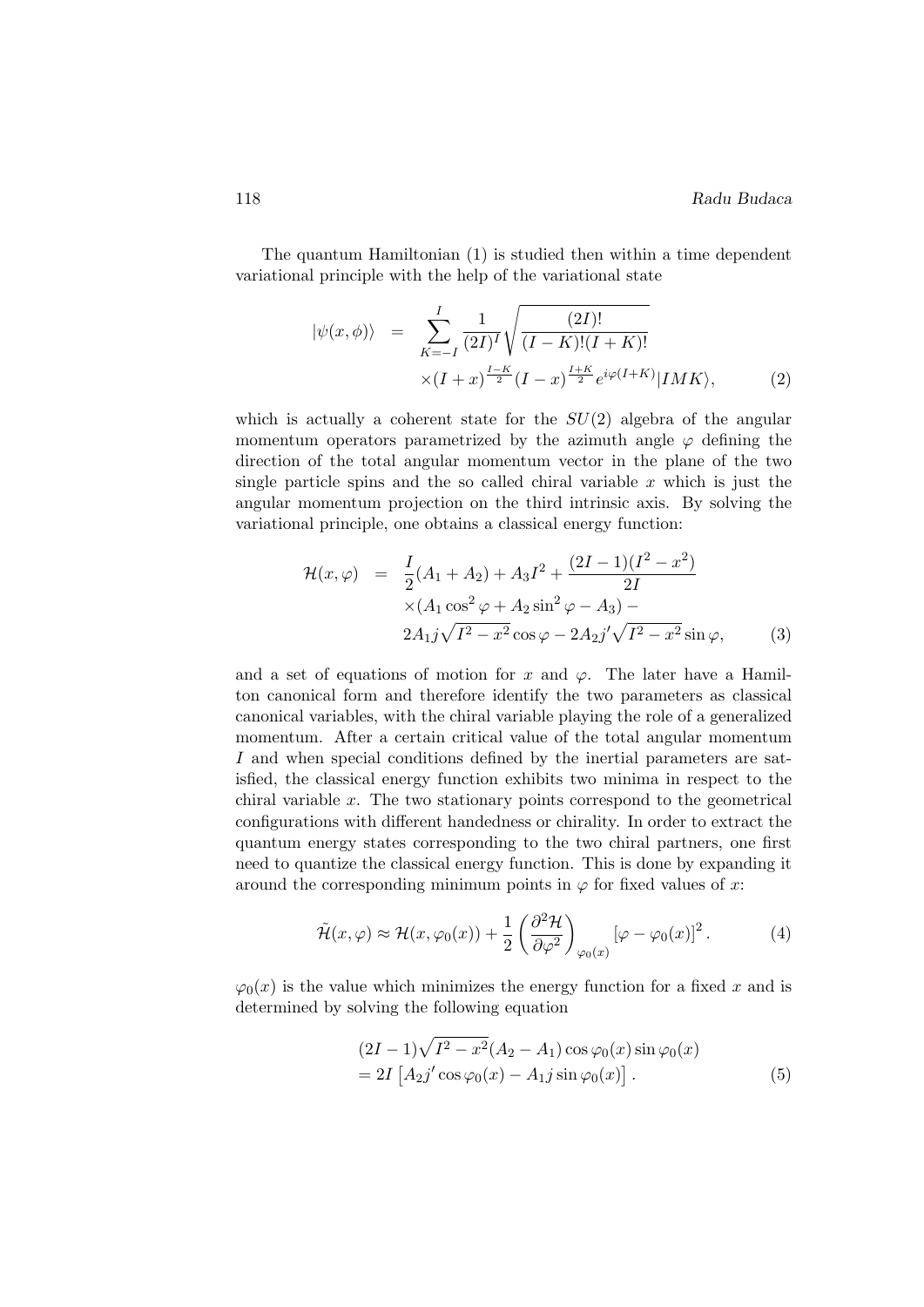It has a simple analytical solution only for the case when  $A_1 = A_2$ . Substituting now  $\varphi - \varphi_0(x)$  with  $i\frac{d}{dx}$  in the properly symmetrized Eq.(4) one arrives at a quantum Hamiltonian expressed as the differential operator

$$
\hat{H}_c = -\frac{1}{2} \frac{1}{\sqrt{B(x)}} \frac{d}{dx} \frac{1}{\sqrt{B(x)}} \frac{d}{dx} + V(x),\tag{6}
$$

where

$$
B(x) = \left[\frac{\partial^2 \mathcal{H}(x,\varphi)}{\partial \varphi^2}\right]_{\varphi_0(x)}^{-1},\tag{7}
$$

plays the role of an one-dimensional mass which depends on  $x$ , while the chiral potential is expressed as:

$$
V(x) = \mathcal{H}(x, \varphi_0(x)) + \frac{B''(x)}{8\left[B(x)\right]^2} - \frac{9\left[B'(x)\right]^2}{32\left[B(x)\right]^3}.
$$
 (8)

For the generality of the formalism, one presents here the full analytical expression for the mass term

$$
[B(x)]^{-1} = \frac{\sqrt{I^2 - x^2}}{I} \left[ (2I - 1)\sqrt{(I^2 - x^2)} (A_2 - A_1) \cos(2\varphi_0(x)) + 2A_1jI \cos(\varphi_0(x)) + 2A_2j'I \sin(\varphi_0(x)) \right],
$$
\n(9)

which is then used to define the chiral potential. In the special case when  $A_1 = A_2 = A$ , the azimuth angle which minimizes the classical energy, becomes independent of x and has the constant value of  $\pi/4$ . These conditions lead to a very simple expression for the mass term:

$$
B(x) = \frac{1}{\sqrt{2}A\sqrt{I^2 - x^2}(j + j')}.
$$
\n(10)

With this, the potential can be easily written explicitly as a function of the chiral variable. Here one will give the expression for the case when  $j = j' = 11/2$  which is more studied from the experimental point of view:

$$
V(x) = -\frac{11\sqrt{2}\left[32I^4 - 4I^2\left(16x^2 + 1\right) + 32x^4 + x^2\right]}{32\left[(I-x)(I+x)\right]^{3/2}} + \frac{3(1-2I)x^2}{16I} + \frac{2I(8I+5)}{16}.
$$
 (11)

It can be easily checked that both mass function and the potential are invariant under the parity transformation  $x \to -x$ . Therefore the potential is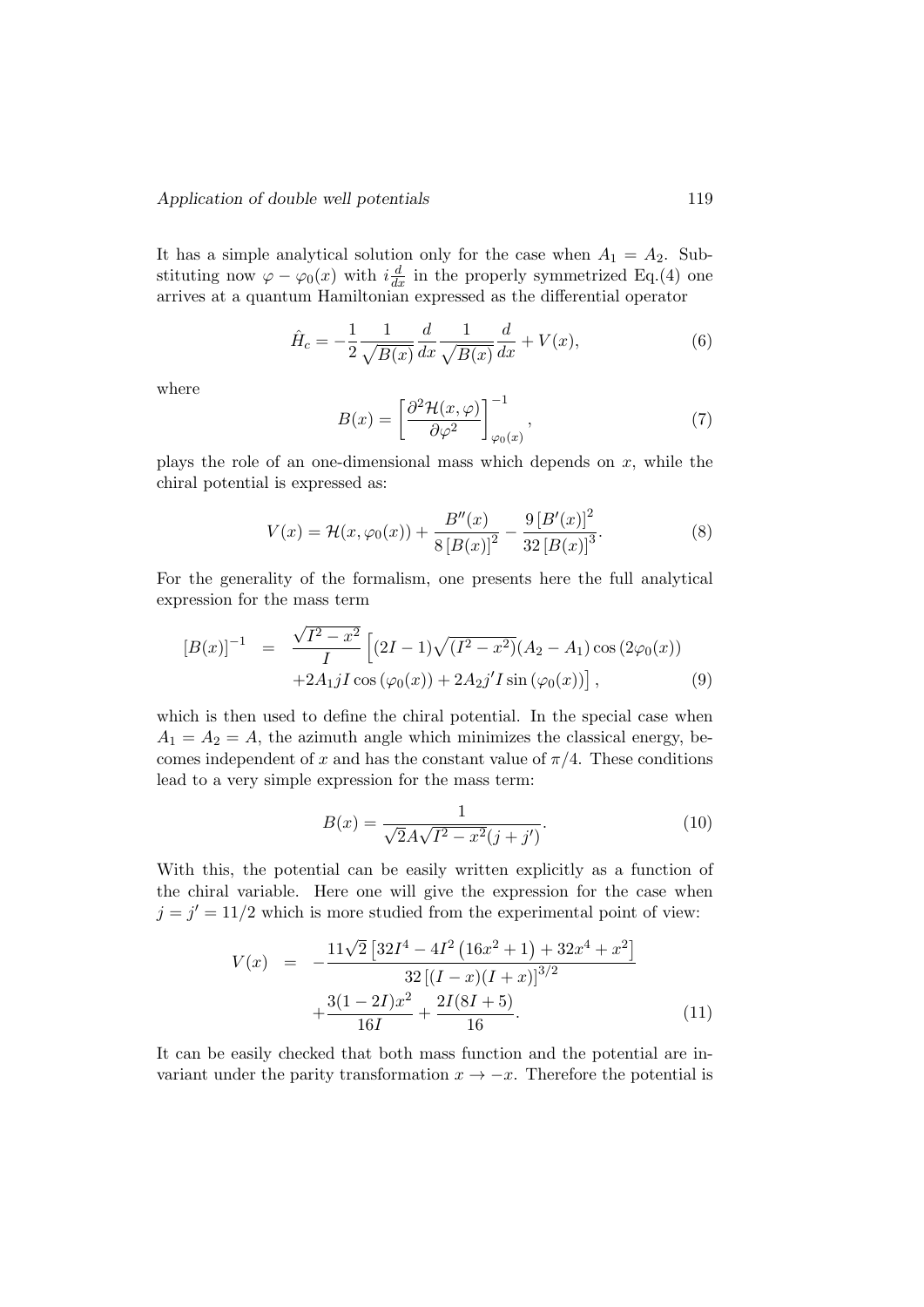symmetrical and has two degenerated minima. Additionally, the exact eigenfunctions satisfy the Dirichlet boundary condition at  $x = I$  and  $x = -I$ . The formalism is easily transposable to other single-particle spin combinations of j and  $j'$ . By numerical calculations one ascertained that for smaller and equal single-particle spins  $j = j' = 9/2$ , the potential is higher in energy with sharper minima delimited by a higher barrier at  $x = 0$ . The same behaviour is found when only the total angular momentum value is raised. The separating barrier is actually a parabola. This can also be seen from the analytical expression (11), where the quadratic term is dominant for small x.

Due to the symmetry of the problem, the solutions can be separated by the parity. As the corresponding eigenvalue problem cannot be solved exactly, this property comes in handy when considering a diagonalization procedure. Indeed, one can use different basis states with certain parity properties in order to reduce the diagonalization dimension by half. One of the most often employed diagonalization basis states for such symmetrical problems are the particle in the box eigenstates or simply the trigonometric basis [18, 19]. Assigning now for each parity the basis states:

$$
g_n^1(x) = \frac{1}{\sqrt{I}} \cos\left[\frac{(2n-1)\pi x}{2I}\right], \ n = 1, 2, ..., \tag{12}
$$

$$
g_n^{-1}(x) = \frac{1}{\sqrt{I}} \sin\left[\frac{2n\pi x}{2I}\right], \ n = 1, 2, \dots
$$
 (13)

where 1 denotes even parity, while -1 the odd parity states, the eigenvalues and the eigenfunctions are then easily obtained through a diagonalization procedure using a basis dimension which achieves a desirable convergence of the diagonalization results. For the purpose of the numerical applications made on the chiral bands of <sup>134</sup>Pr nucleus, the truncation of the basis was set to 50. The states of the two chiral bands are defined as the first two eigenvalues of the chiral potential for a given total angular momentum value. The first chiral state is found to be symmetrical, while the second one which has a higher energy is antisymmetrical. The splitting between the two chiral eigenvalues depends on the amount of tunneling allowed by the barrier between the two symmetrical potential wells. As the barrier increases by considering higher angular momentum values, the two potential wells are no longer interacting, and the spectra associated to the two minima become degenerated.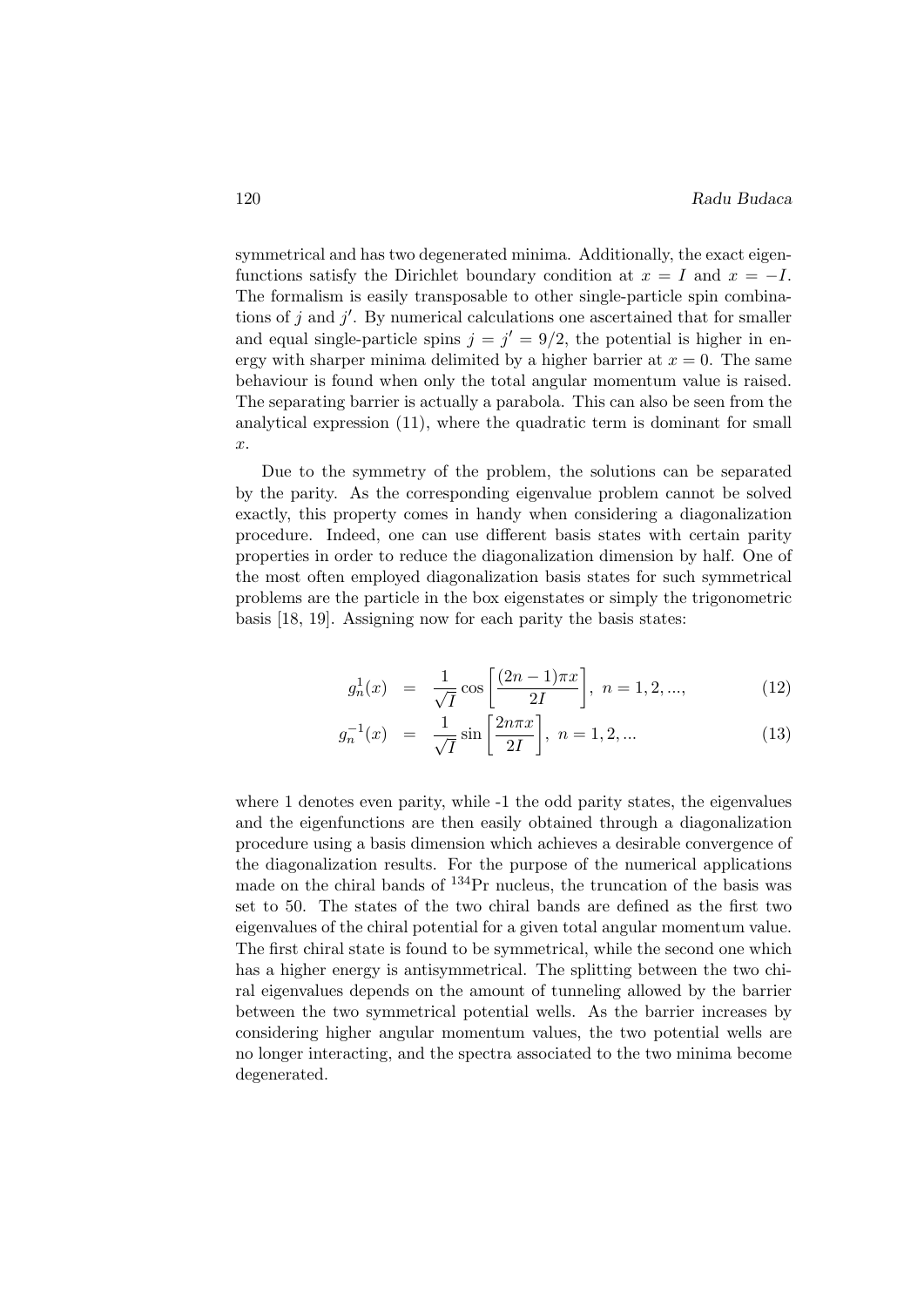## 3 Sextic potential with double minima for the fivedimensional Bohr Hamiltonian

The nuclear collective motion associated to quadrupole degrees of freedom is traditionally studied by means of the Bohr Hamiltonian [20]:

$$
H = -\frac{\hbar^2}{2B} \left[ \frac{1}{\beta^4} \frac{\partial}{\partial \beta} \beta^4 \frac{\partial}{\partial \beta} + \frac{1}{\beta^2 \sin 3\gamma} \frac{\partial}{\partial \gamma} \sin 3\gamma \frac{\partial}{\partial \gamma} - \frac{1}{4\beta^2} \sum_{k=1}^3 \frac{Q_k^2}{\sin^2 \left(\gamma - \frac{2}{3}\pi k\right)} \right] + V(\beta, \gamma). \tag{14}
$$

B is the mass parameter which in general collective model is actually included in a mass bi-tensor in five dimensional space of the shape and angle variables.  $Q_k(k = 1, 2, 3)$  designate the three projections of the angular momentum on the principal axes of the intrinsic frame of reference defined by the principal axes of the spheroid representing the deformed nuclear shape.  $\beta$  shape variable represents the deviation from the spherical nuclear shape, while the  $\gamma$  variable is associated to the deviations from axiallity in the presence of a non-vanishing  $\beta$  deformation. Finally, the Euler angles expressing the angular momentum operators are associated to the rotational motion of the nucleus. There are experimental evidences of a possible adiabatic separation of  $\beta$  shape fluctuations and coupled  $\gamma$ -angular excitations. This situation can be modeled by assuming a separable potential of the form  $V(\beta, \gamma) = [v(\beta) + u(\gamma)]\hbar^2/2B$ , as in case of the well known X(5) model [21]. With a total wave function factorized as  $\Psi(\beta, \gamma, \Omega) = f(\beta) F(\Omega, \gamma)$ one separates the  $Eq.(14)$  in two second order differential equations: one corresponding to the  $\beta$  shape variable, and another one to the  $\gamma$ -angular degrees of freedom. In the case of mostly prolate nuclear shapes, when the  $\gamma$  potential is very sharp and centered around  $\gamma = 0$ , the rotational term from (14) can be approximated as

$$
\sum_{k=1}^{3} \frac{Q_k^2}{\sin^2\left(\gamma - \frac{2}{3}\pi k\right)} \approx \frac{4}{3}\mathbf{Q}^2 + Q_3^2 \left(\frac{1}{\sin^2\gamma} - \frac{4}{3}\right). \tag{15}
$$

Q is the total angular momentum vector operator whose eigenfunctions, which are common also to the operator of the third component of angular momentum, are the Wigner rotational matrices  $D_{MK}^L$  of total angular momentum  $L$  and its projections  $M$  and  $K$  on the body-fixed third axis and laboratory-fixed z axis, respectively. This approximation allows a second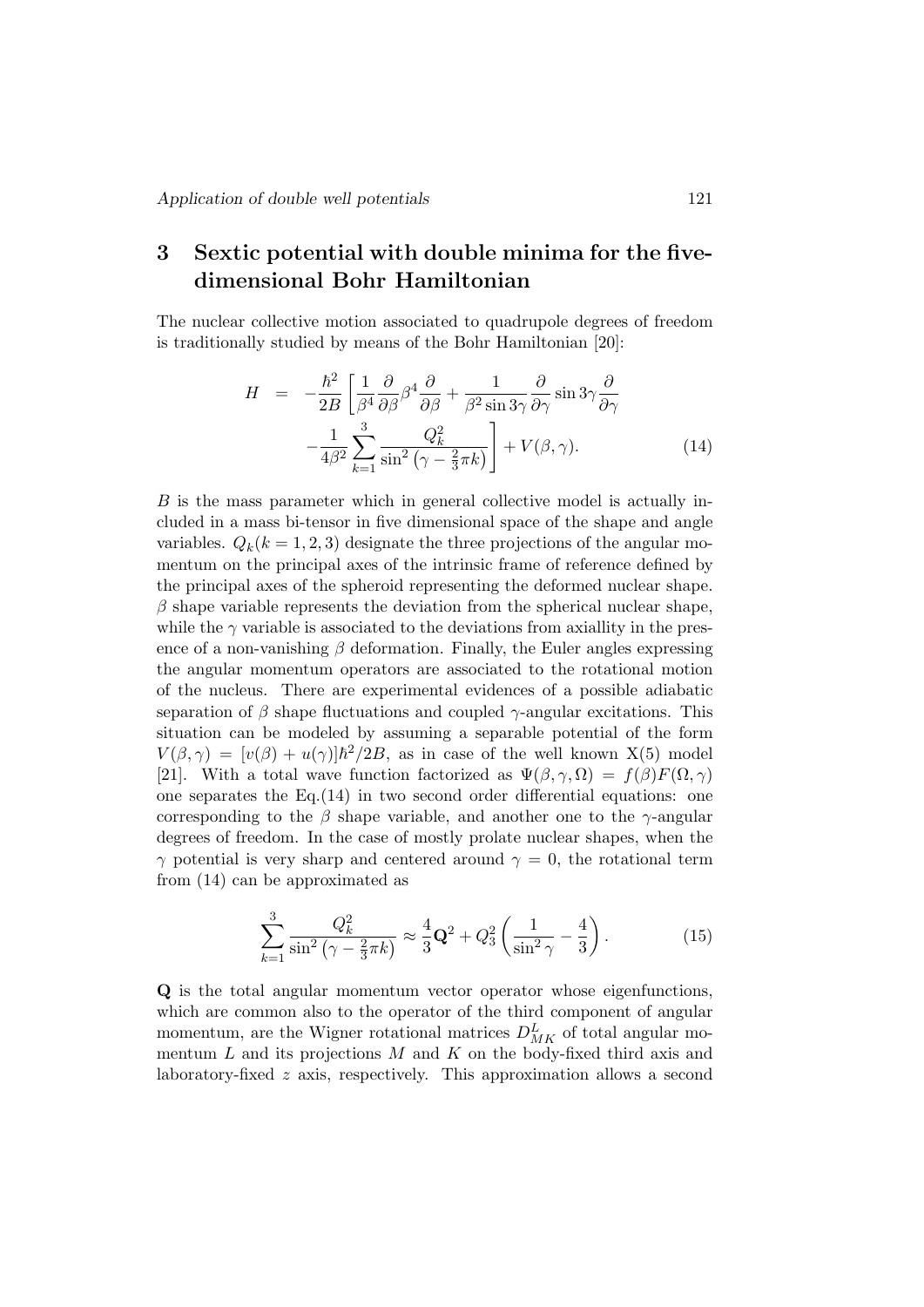separation of variables, more precisely of  $\gamma$  shape variable from the rotational degrees of freedom. Now, averaging the separated  $\beta$  equation on the rotational matrices, one obtains the following differential equation:

$$
\left[ -\frac{1}{\beta^4} \frac{\partial}{\partial \beta} \beta^4 \frac{\partial}{\partial \beta} + \frac{L(L+1)}{3\beta^2} + v(\beta) \right] \Psi(\beta) = \epsilon^\beta \Psi(\beta), \tag{16}
$$

which describes the rotation-vibration states with the projection quantum number  $K = 0$  and positive parity, restricting thus the spectrum only to even angular momentum states. The energy of the above equation is scaled as in the case of the potential, that is  $\epsilon^{\beta} = 2BE/\hbar^2$ .

Due to the separation of the  $\beta$  degree of freedom, and the symmetry restrictions on the collective potential, the associated  $\beta$  potential must be a polynomial in  $\beta^2$ . The simplest potential which can achieve simultaneous spherical and deformed minima needed for the description of shape coexistence is the sextic potential:

$$
v(\beta) = a\beta^2 + b\beta^4 + c\beta^6. \tag{17}
$$

It can be easily checked that Eq.(16) for the above potential have a scaling property which lead to the equivalence:

$$
\epsilon^{\beta}(a,b,c) = a^{1/2} \epsilon^{\beta}(1,ba^{-3/2},ca^{-2}).
$$
\n(18)

Thus, solving only the eigenvalue equation for potentials:

$$
v(\beta) = \beta^2 + \mu \beta^4 + \nu \beta^6,\tag{19}
$$

is enough to determine the unique energy spectra up to a scale factor. This potential has two minima at

$$
\beta_{min} = \begin{cases} 0, & (20) \\ \sqrt{\frac{\sqrt{\mu^2 - 3\nu} - \mu}{3\nu}}, & \end{cases}
$$

only if  $\mu < 0$  and  $\nu > 0$ . Imposing additional restrictions on the potential consistent with the desired phenomenological needs, the potential and consequently the entire model will reduce to a single free parameter. For example in Refs.[22, 23, 24], the sextic potential was restricted to its quasiexactly solvable instance, while in Refs.[14, 15] it was restricted to have two degenerated minima. In the later case, there was expected to find a splitting of the density probability for the ground state which would have been a clear indication of shape coexistence. The results, however revealed only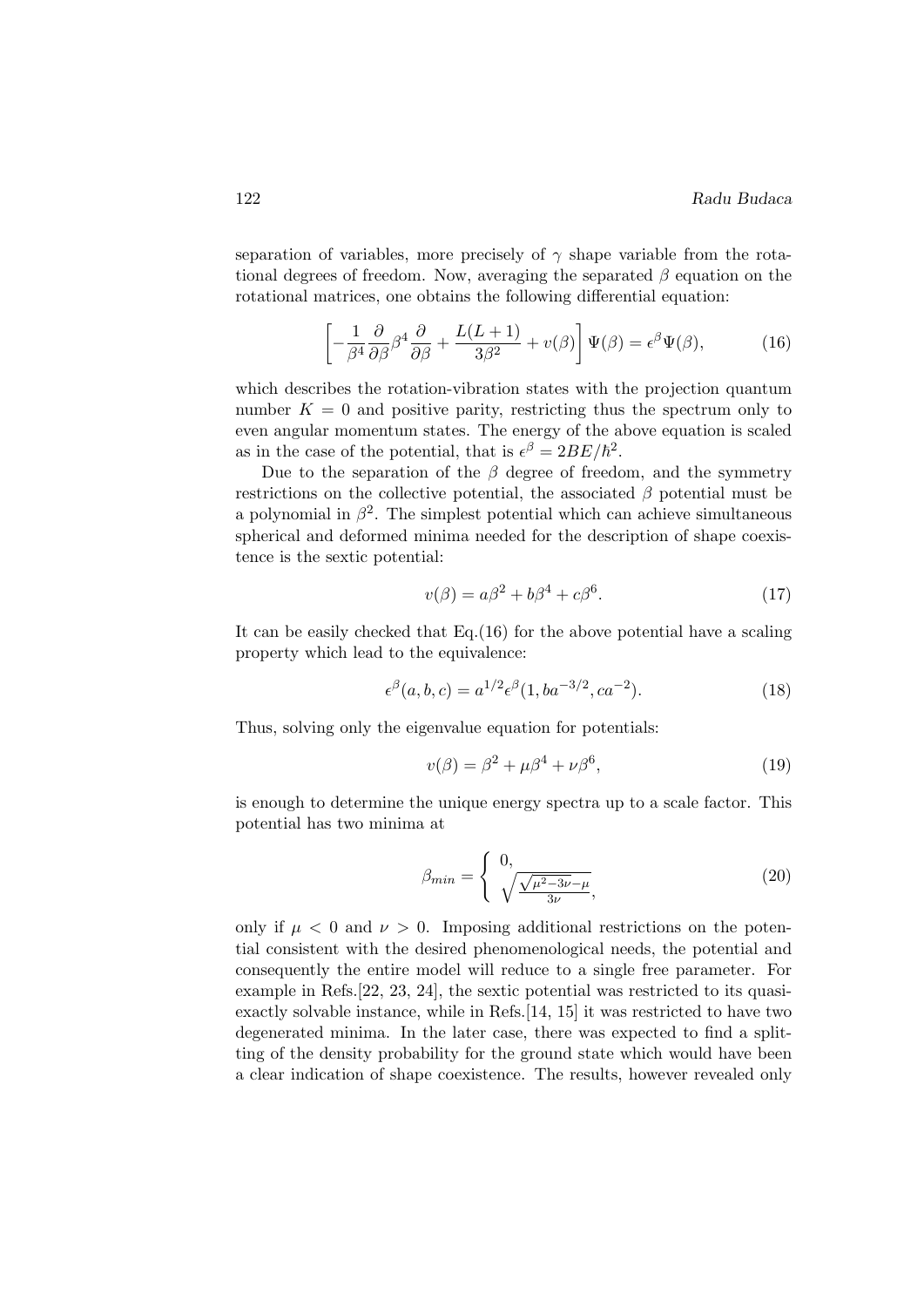hints of fragmentation in the density probability of the ground state. The clearer indications of some kind of shape coexistence were observed in the  $\beta$ excited state. The reason for this hindering of the shape coexistence signatures resides in the fact that there is an additional centrifugal contribution coming from the multidimensional kinetic term of the Bohr Hamiltonian which raises the spherical minimum such that its effect is substantially subsided. This can be seen by changing the function as  $\psi(\beta) = \Psi(\beta)/\beta^2$ . With this change of function one can express the differential equation (16) in a one-dimensional Schrödinger form

$$
\left[-\frac{\partial^2}{\partial \beta^2} + v_{eff}(\beta)\right] \psi(\beta) = \epsilon^\beta \psi(\beta),\tag{21}
$$

for an effective potential

$$
v_{eff}^L(\beta) = \frac{L(L+1) + 6}{3\beta^2} + \beta^2 + \mu\beta^4 + \nu\beta^6.
$$
 (22)

As can be seen, even for the  $L = 0$  states, the aforemention centrifugal contribution is non-vanishing and has the effect of raising and displacing the spherical minimum of the original potential  $v(\beta)$ . Therefore, although the original potential exhibit two minima, for certain values of parameters  $\mu$  and  $\nu$  the spherical minimum of the ground state effective potential can completely vanish. This problem was discussed in Ref.[16], where instead of employing two degenerated minima for the original potential  $v(\beta)$ , the same property is used on the effective potential in the ground state band. Although such a condition also renders the model to a single free parameter, the minimum condition for  $v_{eff}^{0}(\beta)$  is a quartic equation in  $\beta^{2}$  and therefore there is no analytical relationship between parameters  $\mu$  and  $\nu$  which realizes the mentioned conditions. Nevertheless, numerical calculations are possible and were carried out for few representative cases in order to ascertain the effect of the height and width of the barrier on the energy spectrum and on the probability distribution of the low lying states [16].

Solving the Schrödinger equation for multiple wells is not a trivial task, and is more complex for the multi-dimensional case with central symmetry. A highly effective procedure for solving such problems can be found in Refs.[25, 26, 27]. By adapting this prescription to the present case and particular numerical applications, the energies and the wave functions of (21) with effective ground state potentials having degenerated minima are determined through a diagonalization procedure using the basis states

$$
\tilde{\Psi}_{pn}(\beta) = \frac{\sqrt{2}\beta^{-\frac{3}{2}}J_p(\alpha_n\beta/\beta_W)}{\beta_W J_{p+1}(\alpha_n)}.
$$
\n(23)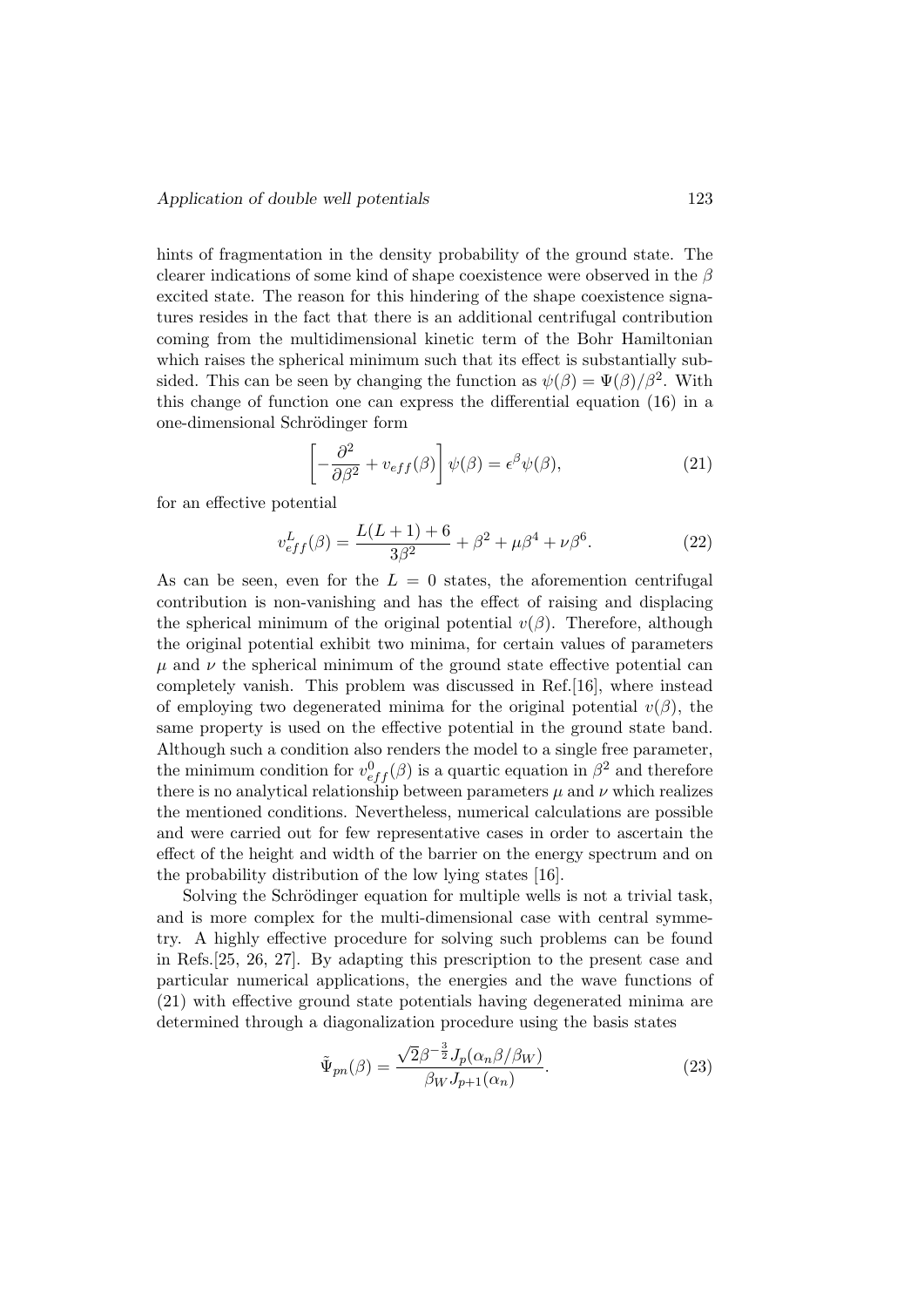Here  $J_p$  are Bessel functions of the first kind with

$$
p = \sqrt{\frac{9}{4} + \frac{L(L+1)}{3}},\tag{24}
$$

while  $\alpha_n = \beta_W \lambda$  are their associated zeros indexed by the order  $n = 1, 2, 3...$ and defined by the boundary conditions for a suitably chosen limiting value  $\beta_W$  which encompass the relevant part of the potential  $v(\beta)$  [27]. The boundary value  $\beta_W$  is determined such that by increasing it, all considered energy states for a given dimension of the diagonalization basis would change no more than a preset precision [14]. Within the set of orthogonal functions (23), the Hamiltonian matrix to be diagonalized is

$$
H_{nm} = \left(\frac{\alpha_n}{y_W}\right)^2 \delta_{nm} + \frac{2\sum_{i=1}^3 v_i (y_W)^{2i} I_{nm}^{(p,i)}}{q^2 J_{p+1}(\alpha_n) J_{p+1}(\alpha_m)},\tag{25}
$$

where  $v_1 = 1$ ,  $v_2 = \mu$  and  $v_3 = \nu$ . The integrals

$$
I_{nm}^{(p,i)} = \int_0^1 x^{2i+1} J_p(\alpha_n x) J_p(\alpha_m x) dx, \ x = \beta/\beta_W.
$$
 (26)

are numerically calculated using some recurrence relations [26, 27] which considerably optimize the procedure. The set of final eigenvalues for certain values of  $\mu$  and  $\nu$  which assure degenerate minima for the ground state effective potential and implicitly a fixed angular momentum L belong to different  $\beta$  vibrational bands. The ground band states are obviously identified with the lowest eigenvalues and so on. The eigenvector components found through the diagonalization procedure represent the coefficients of the basis expansion

$$
\Psi_{Lk}(\beta) = \sum_{n=1}^{n_{max}} A_n^k \tilde{\Psi}_{\nu n}(\beta), \qquad (27)
$$

where k denotes the order of the solution and  $n_{max}$  is the truncated dimension of the diagonalization basis. This output is needed for the calculus of the electromagnetic transitions and other relevant observables such as averages and moments.

For the numerical calculation made so far in Refs.[14, 15, 16], one considered a basis with  $n_{max} = 20$  states and an end precision for the diagonalization convergence as the boundary  $\beta_W$  is varied set to 10<sup>-7</sup> units of the absolute energy.

The restriction to have degenerate minima in the ground state effective potential makes the barrier to increase in height and in thickness as the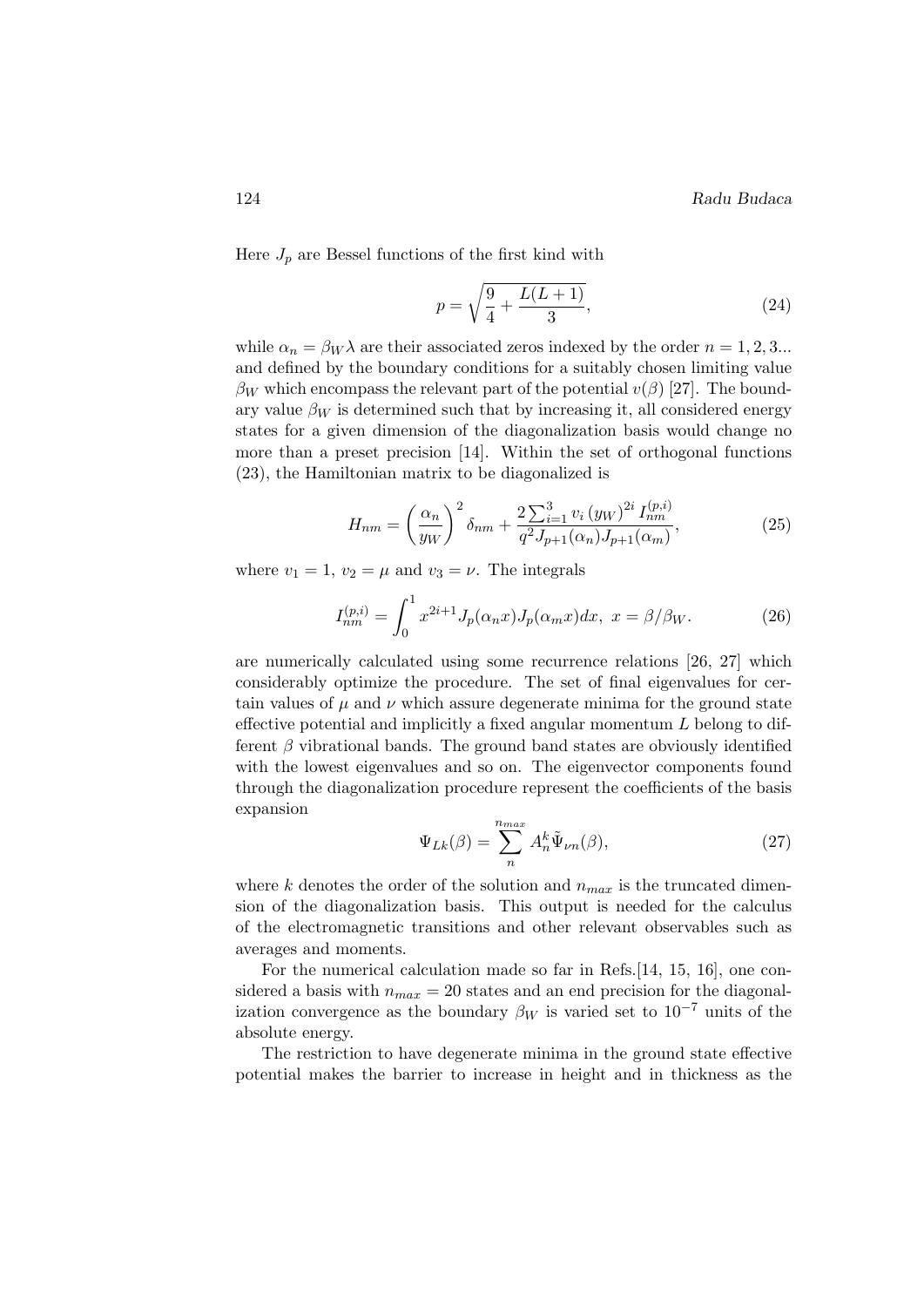relationship between  $\mu$  and  $\nu$  is changed. The numerical results in this case supports the conclusions made regarding the high barrier case, that is the complete separation of the ground band and excited band states, whose associated probability distribution have both single peak profiles localized in the deformed and respectively near-spherical potential wells. Decreasing the height and the thickness of the barrier, tunneling between the two deformation configurations becomes possible. Thus, the probability distribution of the ground state starts to spill into the first less deformed potential well, exhibiting at some point a double peak structure. The same happens with the probability distribution of the first  $\beta$  excited state, which through the same process recovers its usual role of an one phonon vibrational mode, with the two peaks representing the turning points of the classical vibration around the ground state average deformation. The vibrational nature of the first  $\beta$  excited state is also supported by the presence of a node in its wave function.

#### 4 Discussion and concluding remarks

The major difference between the two problems presented above is the presence of an additional symmetry in the one-dimensional case. Indeed, the one-dimensional problem is invariant under the parity transformation. This additional symmetry introduces a new quantum number related to the parity of the wave function, such that the number of states is doubled up. The doubling of eigenstates happens also in the case of asymmetric double well problems. For the symmetrical problem, this feature can be observed when the barrier between the positive and negative variable minima of the potential is increased sufficiently to block any tunneling through it. The total energy spectrum associated to this limiting case can be regarded as corresponding to the simple one well problem but with double degeneracy of the spectrum [28]. Additionally, the wave functions corresponding to a doubly degenerated energy level can be expressed as symmetric and antisymmetric linear combinations of wave functions for vibration about each potential minimum [29].

In the radial type double well problem, there is no additional symmetry. Indeed, although one can always construct a double well radial potential with a symmetrical shape in respect to its barrier, the associated wave functions would not have this symmetry. Therefore, the total spectrum in such problems is not doubled. Moreover, as there is no symmetry regarding the two potential minima, the corresponding states cannot be interpreted as a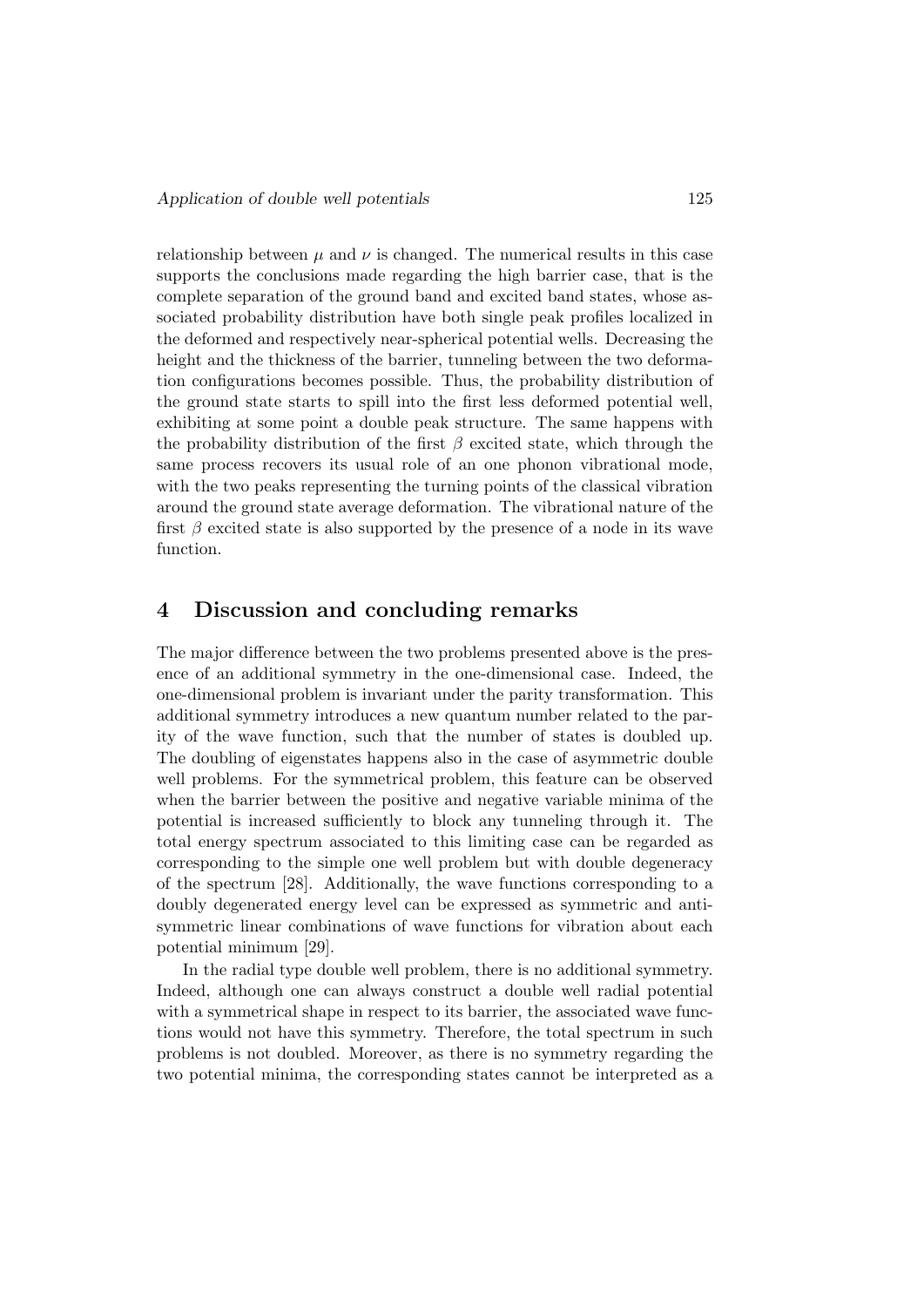superposition of two "*classical*" undistinguishable states localized in each of the potential wells. Thus, when the barrier is very high and the two potential wells are sufficiently separated, the ground state is already localized in one of the potential minima. More precisely, it seems that in radial problems, the ground state prefers the potential well with its minimum point positioned at the highest value. It is interesting to find that for a very high separating barrier, the first excited state loses its vibrational nature, *i.e.* it no longer have a node. Moreover it is localized in the potential well with the minimum at the lowest value of the variable.

In conclusion, for very high separating barriers, the ground state and first excited state in one-dimensional symmetric double well problems are degenerated and have the same probability distribution with identical peaks in both potential wells. The only distinction is that the ground state wave function is symmetric, while the first excited state is anti-symmetric. In contradistinction, the radial problem for a double well potential provides very different energy levels for the ground and the first excited non-rotational states whose corresponding probability density distributions are single peaks localized in the second and respectively first potential well.

When the separating barrier is decreased such that to allow quantum tunneling through it between the two potential wells, the degeneration of states from the symmetrical one-dimensional case is lifted. The two states preserve their parity signature and their double peak probability distribution. As the barrier become smaller and smaller, the full energy spectrum becomes regular and similar to a single well potential problem. Allowing tunneling in the radial double well case, allows a gradual redistribution of the probability distribution for each state in both potential wells. This also marks the apparition of a node in the first excited state, fact which confers it a vibrational-like nature. For specific shapes of the radial double well potential, the probability distribution for the ground state can present a double peak structure which however is not conditioned by the degeneracy of the two potential minima.

In summary, the study of physical systems with the help of double well potentials reveals also some analytical aspects never discussed before. Moreover, given the fact that each problem corresponds to real physical phenomena, the encountered quantum mechanical effects acquire some physical interpretation.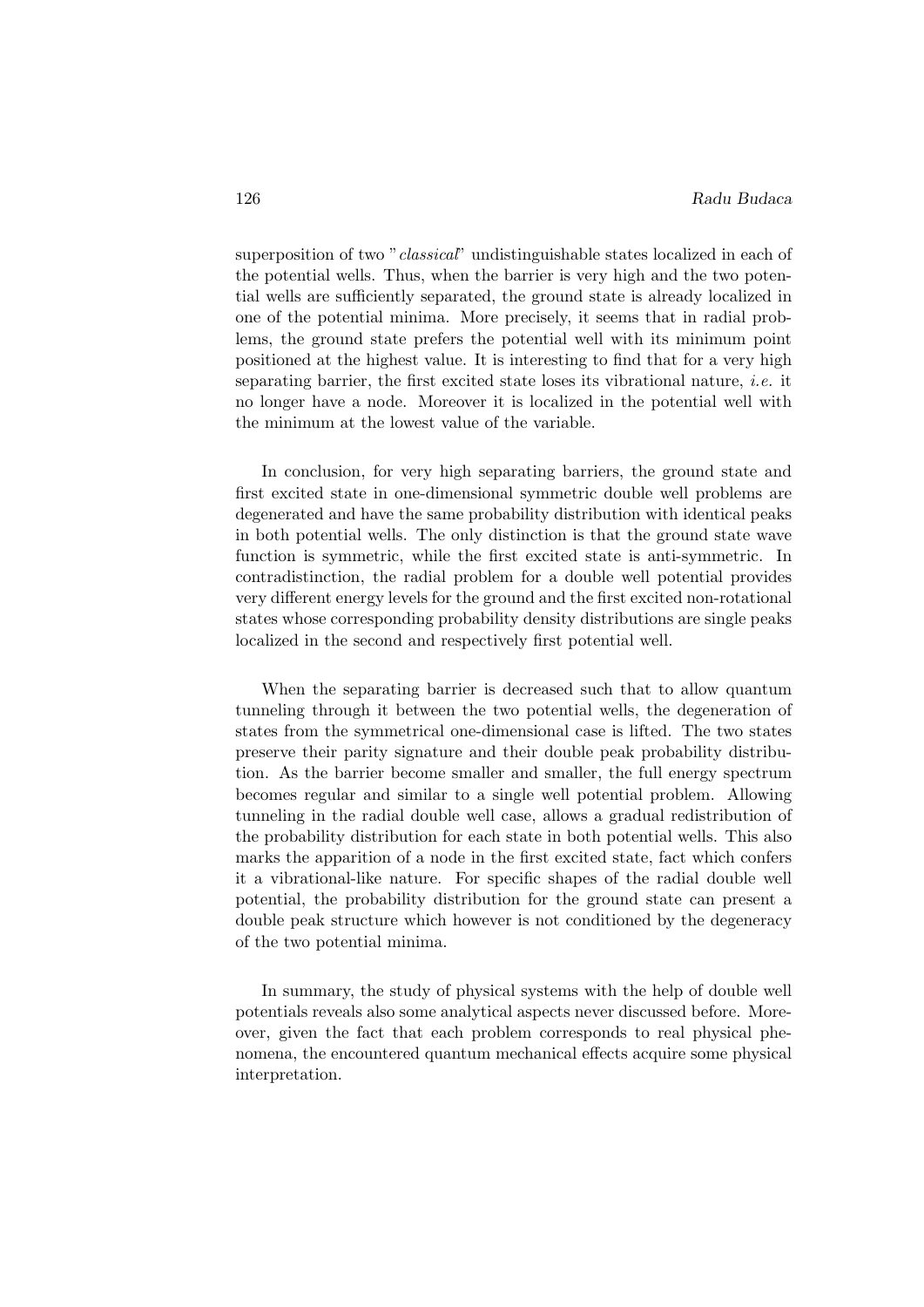#### References

- [1] A.M. Polyakov. Quark confinement and topology of gauge theories. Nucl. Phys. B 120:429-458, 1977.
- [2] G. Herzberg. Molecular spectra and molecular structure. Electronic spectra and electronic structure of polyatomic molecules Vol. II, Krieger, Malabar, FL, 1991.
- [3] M.F. Manning. Energy levels of a symmetrical double minima problem with applications to the  $NH_3$  and  $ND_3$  molecules. J. Chern. Phys. 3:136, 1935.
- [4] R.P. Feynman, R.B. Leighton, M. Sands. The Feynman lectures on physics Vol 3, Reading, MA, Addison-Wesley, 1965.
- [5] S. Frauendorf, J. Meng. Tilted rotation of triaxial nuclei. Nucl. Phys. A 617:131, 1997.
- [6] Q.B. Chen, S.Q. Zhang, P.W. Zhao, R.V. Jolos, J. Meng. Twodimensional collective Hamiltonian for chiral and wobbling modes. Phys. Rev. C 94:044301, 2016.
- [7] R. Budaca. Tilted-axis wobbling in odd-mass nuclei. Phys. Rev. C 97:024302, 2018.
- [8] R. Budaca. Semiclassical description of chiral geometry in triaxial nuclei. Phys. Rev. C 98:014303, 2018.
- [9] A. Leviatan, D. Shapira. Algebraic benchmark for prolate-oblate coexistence in nuclei. Phys. Rev. C 93: 051302(R), 2016.
- [10] A.A. Raduta, R. Budaca, C.M. Raduta. Semiclassical description of a triaxial rigid rotor. Phys. Rev. C 76:064309, 2007.
- [11] A.A. Raduta, R. Poenaru, L.Gr. Ixaru. Semiclassical unified description of wobbling motion in even-even and even-odd nuclei. Phys. Rev. C 96:054320, 2017.
- [12] S. Bjørnholm, J.E. Lynn, The double-humped fission barrier. Rev. Mod. Phys. 52:725, 1980.
- [13] T. Nikšić, Z.P. Li, D. Vretenar, L. Próchniak, J. Meng, P. Ring. Beyond the relativistic mean-field approximation. III. Collective Hamiltonian in five dimensions. Phys. Rev. C 79:034303, 2009.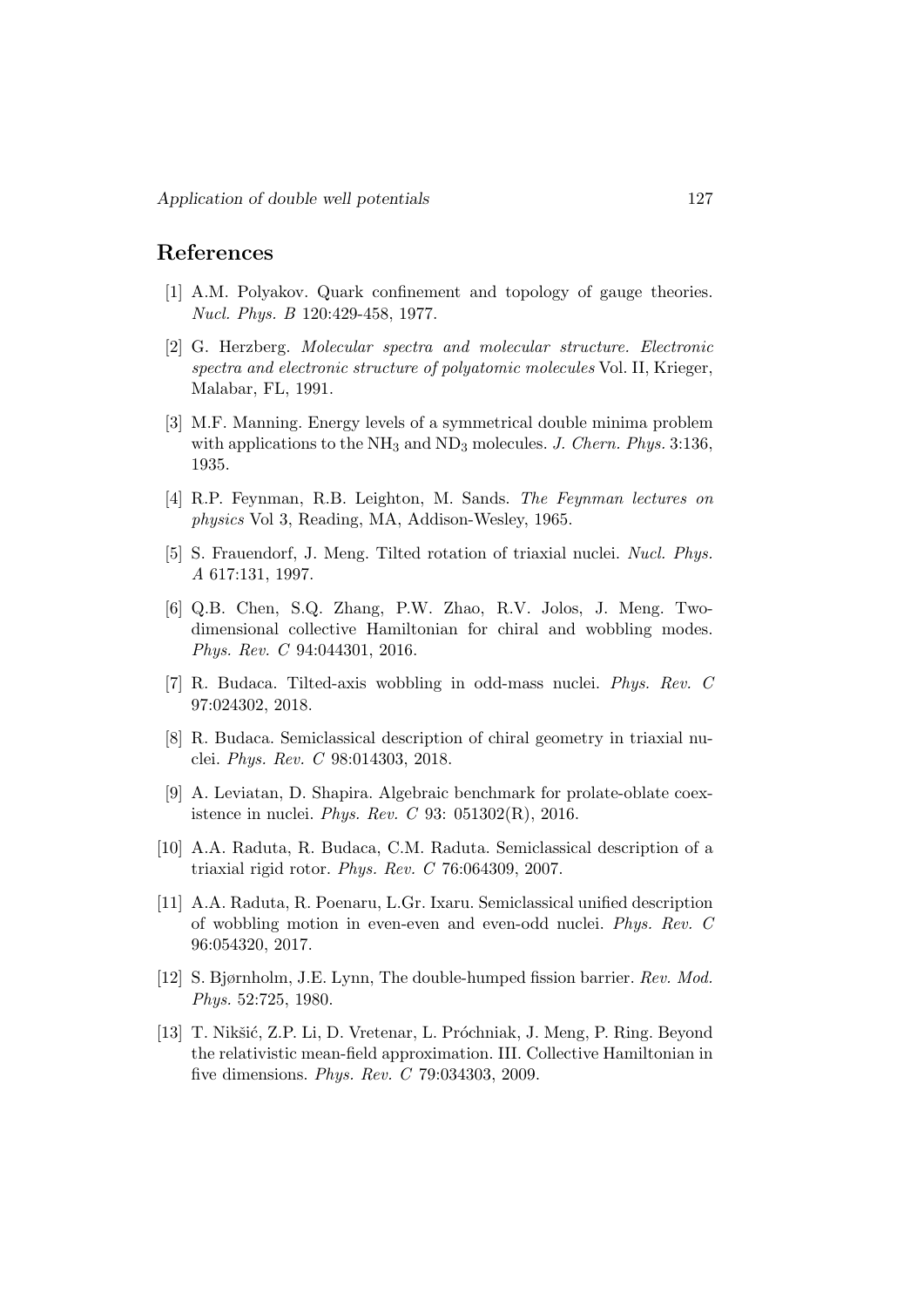- [14] R. Budaca, P. Buganu, A.I. Budaca. Bohr model description of the critical point for the first order shape phase transition. Phys. Lett. B 776:26-31, 2018.
- [15] R. Budaca, P. Buganu, A.I. Budaca. Bohr Model Solution for a Shape Coexisting Potential. Bulg. J. Phys. 44:319-325, 2017.
- [16] R. Budaca, A.I. Budaca. Coexistence, mixing and fluctuation of nuclear shapes. EPL 123:42001, 2018.
- [17] S. Frauendorf, J. Meng. Tilted rotation of triaxial nuclei. Nucl. Phys. A 617:131, 1997.
- [18] H. Taşeli. Accurate computation of the energy spectrum for potentials with multiminima. Int. J. Quant. Chem. 46:319 1993.
- [19] A. Chandra, K. Bhattacharyya. Stationary anharmonic oscillators in the particle-in-a-box basis: Near-exact results. Pramana J. Phys. 43:117 1994.
- [20] A. Bohr, B.R. Mottelson. Nuclear Structure Vol. 2, Benjamin, Reading, Massachusetts, 1975.
- [21] F. Iachello. Analytic description of critical point nuclei in a sphericalaxially deformed shape phase transition. Phys. Rev. Lett. 87:052502, 2001.
- [22] P. Buganu, R. Budaca. Analytical solution for the Davydov-Chaban Hamiltonian with a sextic potential for  $\gamma = 30^{\circ}$ . Phys. Rev. C 91:014306, 2015.
- [23] P. Buganu, R. Budaca. Sextic potential for γ-rigid prolate nuclei. J. Phys. G: Nucl. Part. Phys. 42:105106, 2015.
- [24] R. Budaca, P. Buganu, M. Chabab, A. Lahbas, M. Oulne. Extended study on a quasi-exact solution of the Bohr Hamiltonian. Ann. Phys.  $(NY)$  375:65-90, 2016.
- [25] H. Taşeli, A. Zafer. A FourierBessel expansion for solving radial Schrödinger equation in two dimensions. Int. J. Quant. Chem. 61:759-768, 1997.
- [26] H. Taşeli, A. Zafer. Bessel basis with applications: N-dimensional isotropic polynomial oscillators. Int. J. Quant. Chem. 63:935-947, 1997.